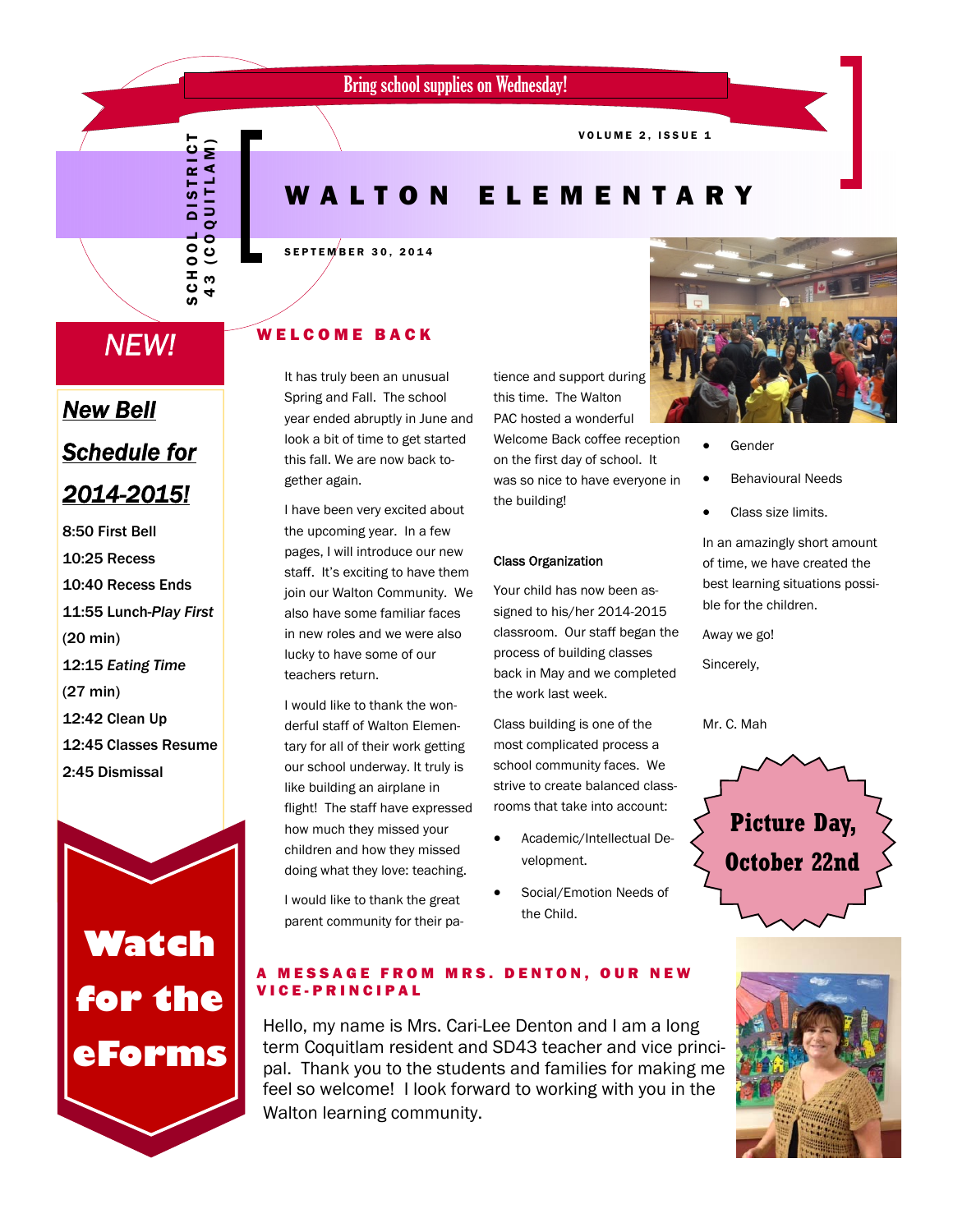# **2014-2015 Calendar**

Thanksgiving Day Monday, October 13, 2014 Non-Instructional Day(District/Provincial Day) Friday, October 24, 2014 Schools Not in Session Monday, November 10, 2014 Remembrance Day **Tuesday, November 11, 2014** Schools Close for Winter Vacation Friday, December 19, 2014 Winter Vacation Period December 22/14 - January 2/15 Schools Re-open after Winter Vacation Monday, January 5, 2015 BC Family Day Monday, February 9, 2014 Non-Instructional Day Common District Day) Friday, February 20, 2015 Schools Close for Spring Vacation Friday, March 6, 2015 (Last Day in Session) Spring Vacation Period March 9 – March 20, 2015 Schools Re-Open after Spring Vacation Monday, March 23, 2015 Good Friday **Friday Friday**, April 3, 2015 Easter Monday **Monday** Monday, April 6, 2015 Non-Instructional Day (Common District Day) Friday, April 17, 2015 Non-Instructional Day (School Based) Friday, May 15, 2014 Victoria Day **Monday, May 18, 2015** Non-Instructional Day (School Based) Monday, June 15, 2014 Last Day of School for all Students Thursday, June 25, 2015 Administrative Day **Friday, June 26, 2015**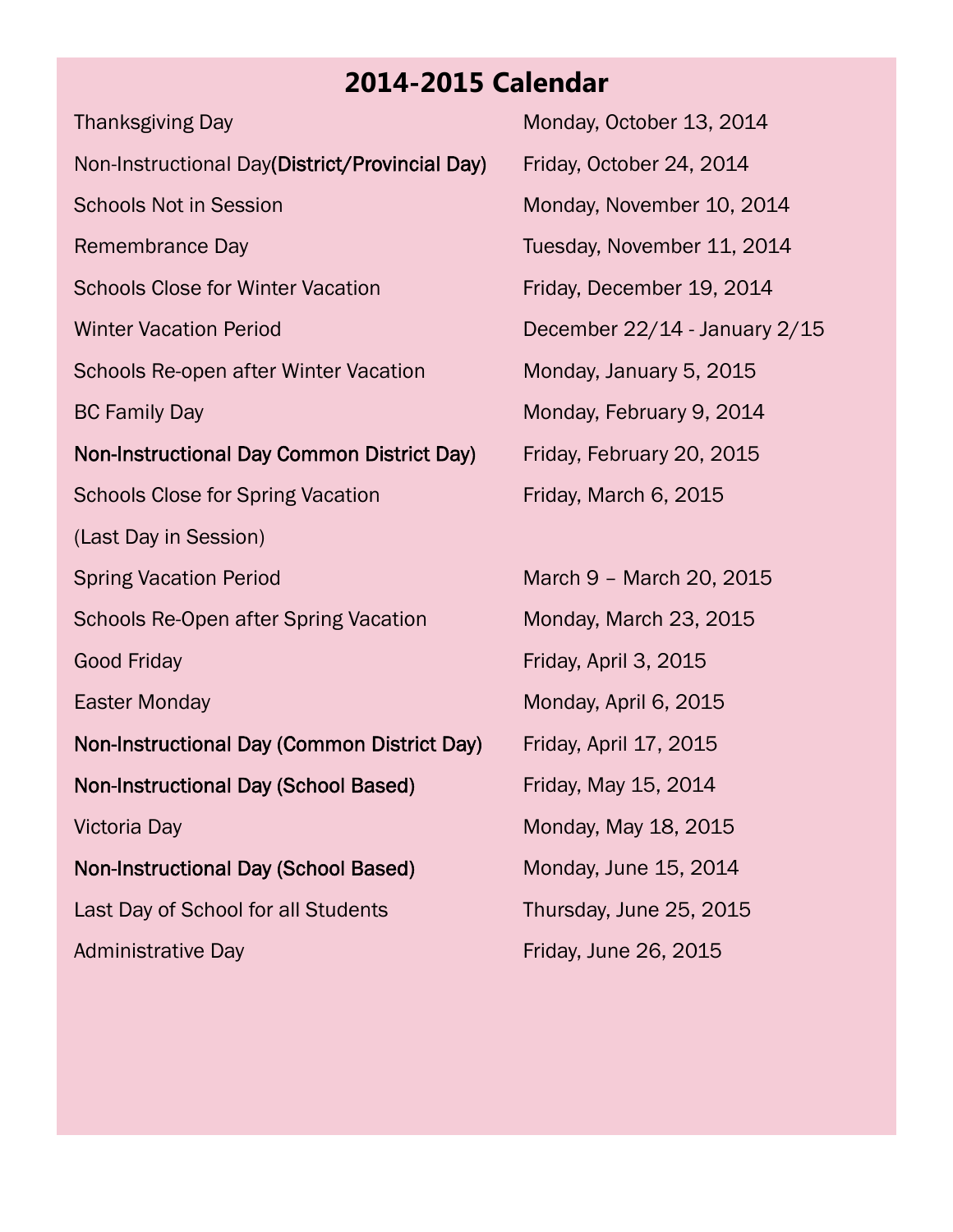#### WALTON ELEMENTARY Page 3

## MANDARIN BILINGUAL UPDATE

Welcome Miss Ji to Walton Elementary. Miss Ji has the great opportunity of working with our pilot Mandarin class as they enter Grade 5. Joining Miss Ji is Mr. Finlay! Mr. Finlay has previously taught in the regular neighbourhood program and has joined our Mandarin Bilingual Program.

We'd like to congratulate Ms. Katie Suen for taking on the role of Mandarin Bilingual department head.

This is a new role at Walton and a first for the Coquitlam School District.

Ms. Suen will be working with the Mandarin Bilingual teachers in further developing the program.



The Lunar New Year Dance!

## ACTION PLAN FOR LEARNING

Our school is embarking on a journey to improve student growth in social emotional learning. We theorize that improving our students' ability to regulate their emotions and bodies will lead to greater academic success. As we go through the year, we will publish tips and info for parents to support their child at home!

Dr. Stuart Shanker, York University. His book "Calm, Alert, and Learning" has been used by many educators to better understand social emotional learning and selfregulation!

You can also follow Dr. Shanker on Twitter @stuartshanker



**Walton** is 25 years old!

Much research comes from

#### COMMUNICATION AND EFORMS

The school office will use email to communicate news and other updates.

Be sure to complete the forthcoming eFoms email Permission form again.

Back in February, Mr. Mah invited parents to provide an email address to the school.

You will receive an email

inviting you to complete the eForms.

Each family must complete these forms that cover school policy and photo permission.

More importantly, the forms also seek your permission to continue with the email distribution lists. The new Canadian Anti-Spam Laws that came into effect this summer dictates that we ask for your permission to continue email contact with you.

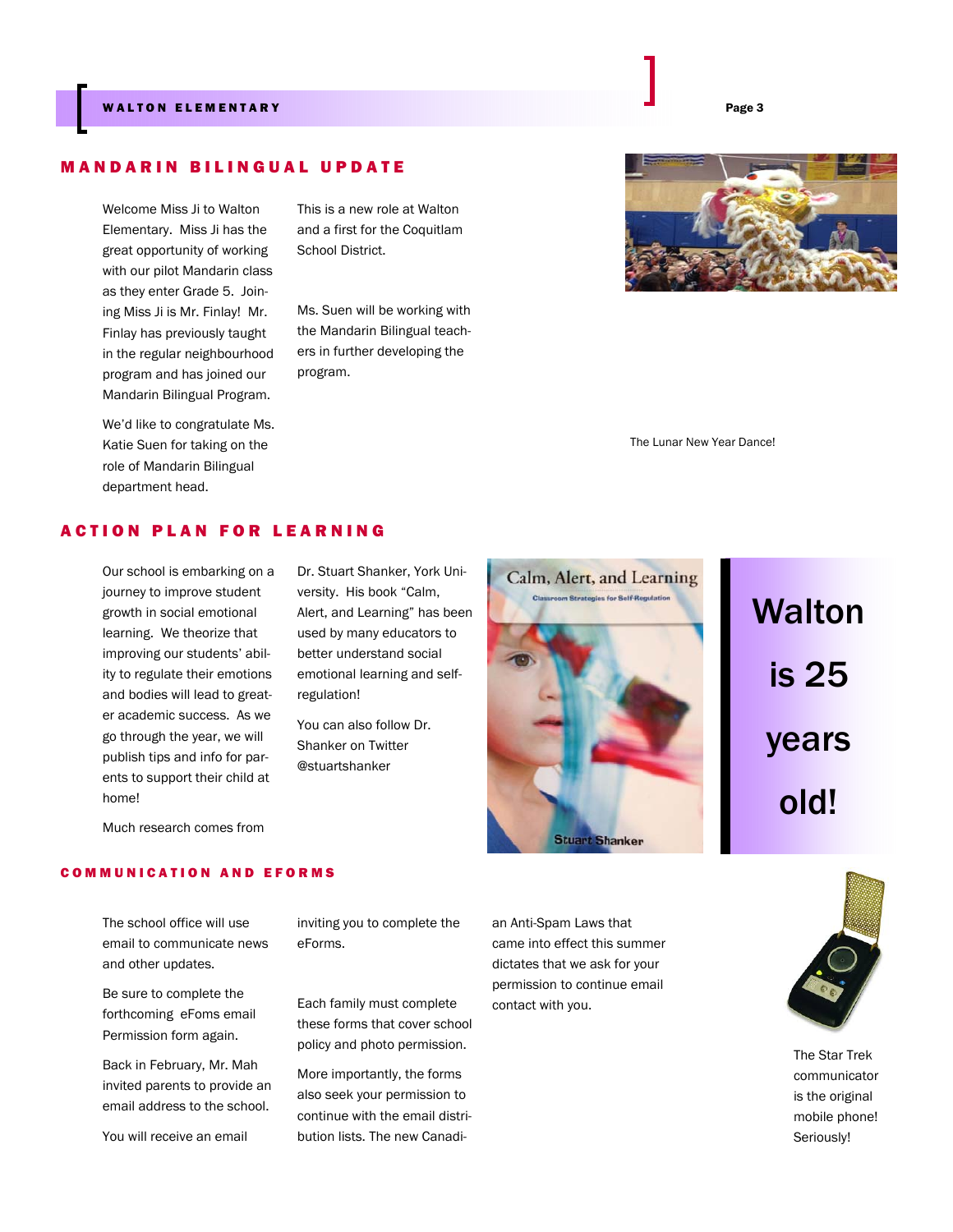#### WELCOME NEW STAFF!

Walton Elementary is very fortunate to welcome these professionals into our school community.

Mr. Brad Ross, Grade 4/5

Mrs. Cindya Ji, Grade 5 Mandarin

Mr. Paul Greveling, Grade 3/4

Mrs. Kerri Johnston, Grade 1/2

Mrs. Jen Sciascia and Ms. Michelle Ouellette, Kindergarten

Mrs. Priscilla Maki, Counsellor (Tuesdays, Wednesdays and alternating Thursdays)

Ms. Lauren Heath, Grade 1

- Ms. Kim Haworth, Grade 3 (Mondays)
- Ms. Deepa Gajjar, Fine Arts (Thursday afternoons and Fridays)
- Mr. Jason Von Loenen, Morning Caretaker
- Mr. Louis Paquette, Afternoon Caretaker
- Mrs. Margaret Ip, Noon Hour
- Mrs. Maryam Hosseinzadeh, Noon Hour
- Ms. Lena Chen, Education Assistant
- Mrs. Brenda Stephenson, Education Assistant

#### Congratulations

We wish Mr. and Mrs. Finlay all the best with the birth of their daughter Francesca on July 14th!

We also wish Mrs. Hoang and Mrs. Prochaska all the best as they continue their maternity leaves this year!

## TOP TEN TRAFFIC TIPS FOR WALTON

10. Do not park in the staff parking lot.

your child out.

9. Use your turn signals to let other drivers know your intention.

8. Have your children exit the car on the passenger (right) side.

7. Move up as far ahead in line before stopping to let

6. The brake pedal is the short square pedal

5. Obey the traffic control crew to allow children and adults to cross safely.

4. No U-Turns on Walton Avenue.

3. Be courteous and do not block our neighbour's driveways.

2. Watch out for the yellow gate!

1. Do not run over they guy wearing the reflective vest carrying a Furby.







Welcome Back! Ms. Suen Ms. Cui Mrs. Shum Mr. Chiang Ms. Zhou Ms. Thiara Mrs. Cimaglia

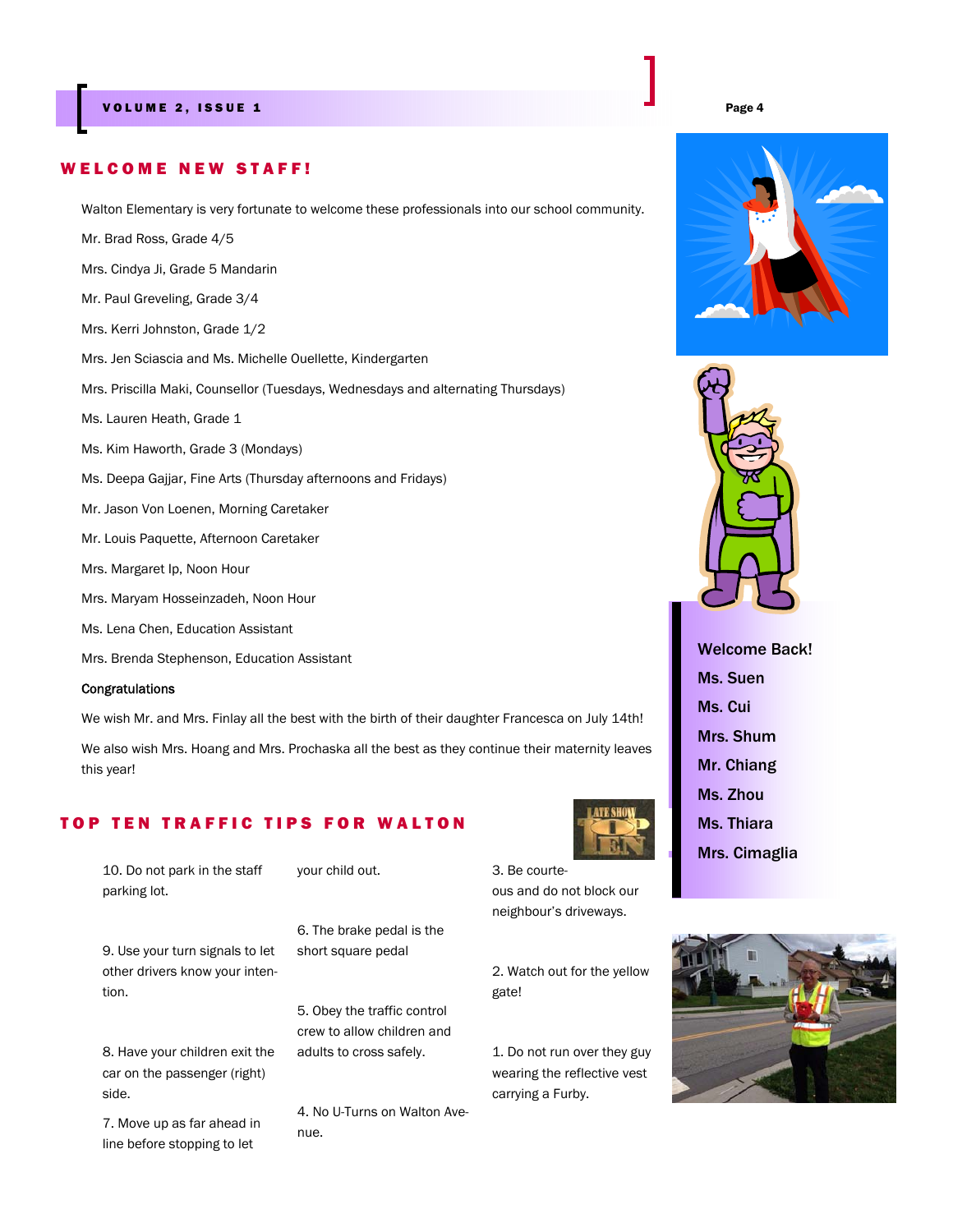## WHERE ARE THE TWO NEW CLASSROOMS GOING?

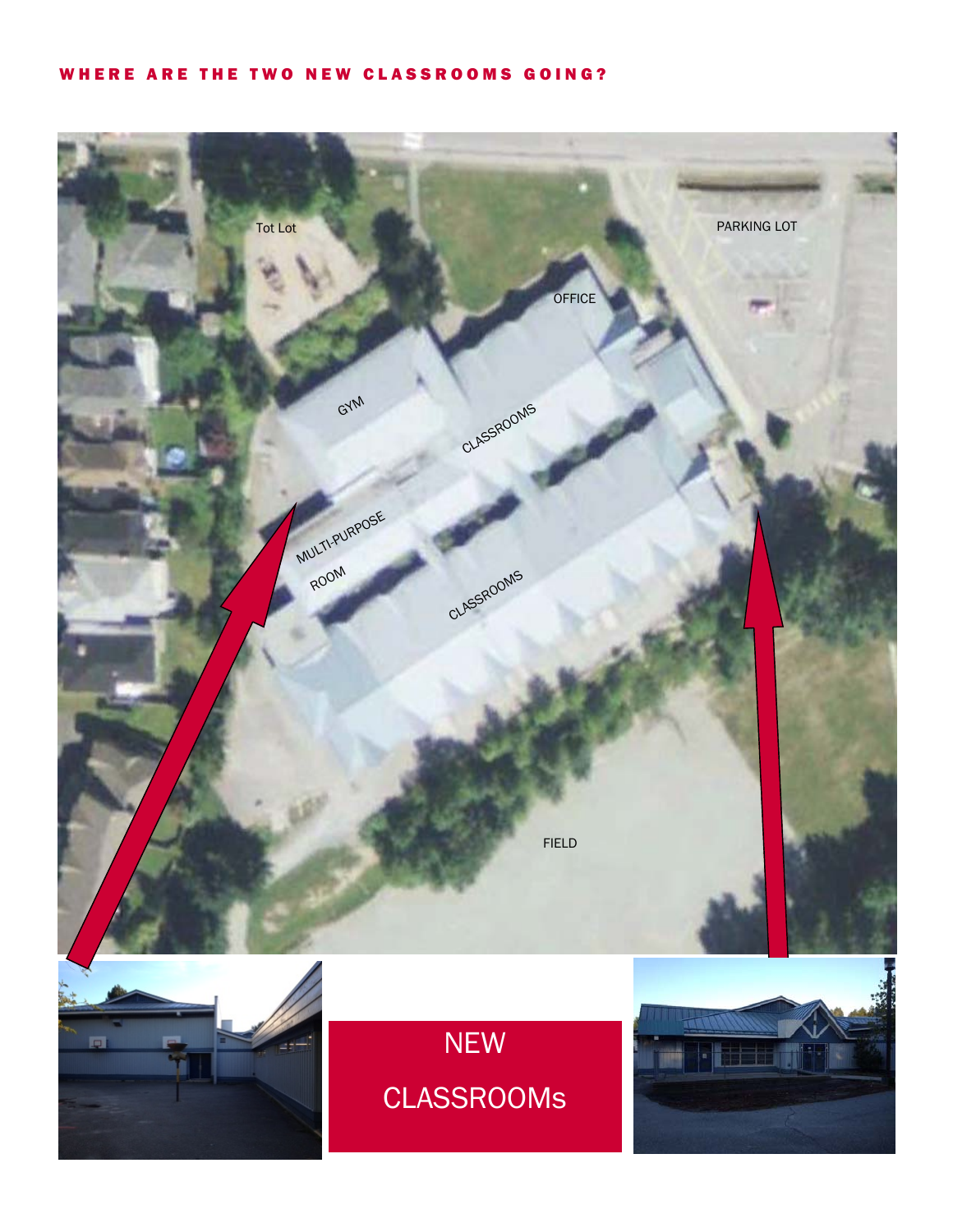# WALTON ELEMENTARY 2014-2015 STAFF

# TEACHING STAFF

| Division       | <b>Teacher</b>                                                   | Assignment            | Room       |
|----------------|------------------------------------------------------------------|-----------------------|------------|
| 1              | Mrs. Friend                                                      | Grade 5               | 148        |
| $\overline{c}$ | Mr. Finlay and Miss Ji                                           | Grade 5 Mandarin      | 125        |
| 3              | Mrs. Rajwani and Mrs. Korbely                                    | Grade 5               | Portable 1 |
| 4              | Mrs. Jeanneau                                                    | Grade 4 Mandarin      | 112        |
| 5              | Mr. Ross                                                         | Grade 4/5             | Portable 2 |
| 6              | Ms. Zhou                                                         | Grade 4 Mandarin      | 107        |
| $\overline{7}$ | Mr. Greveling                                                    | Grade 3/4             | 136        |
| 8              | Mrs. Palmer                                                      | Grade 3 Mandarin      | 134        |
| 9              | Mrs. Wegrich and Ms. Haworth                                     | Grade 3               | 129        |
| 10             | Mrs. Shum                                                        | Grade 3 Mandarin      | 133        |
| 11             | Mrs. Dane and Mrs. Sluis                                         | Grade 2/3             | 149        |
| 12             | Mrs. Evans                                                       | Grade 2 Mandarin      | 135        |
| 13             | Mrs. Howells                                                     | Grade 2               | 150        |
| 14             | Mr. Chiang                                                       | Grade 2 Mandarin      | 137        |
| 15             | Mrs. Vanderliek                                                  | Grade 1               | 130        |
| 16             | Mrs. Dupuis                                                      | Grade 1 Mandarin      | 128        |
| 17             | Ms. Heath (Mrs. Hoang's maternity leave)                         | Grade 1               | 151        |
| 18             | Ms. Cui                                                          | Grade 1 Mandarin      | 127        |
| 19             | Mrs. Johnston                                                    | Grade 1/2             | 108        |
| 20             | Ms. Thiara                                                       | Kindergarten Mandarin | 144        |
| 21             | Ms. Sciascia (Until December)<br>Ms. Ouellette (January onwards) | Kindergarten          | 147        |
| 22             | Ms. Suen                                                         | Kindergarten Mandarin | 142        |
| 23             | Miss Biedka                                                      | Kindergarten          | 145        |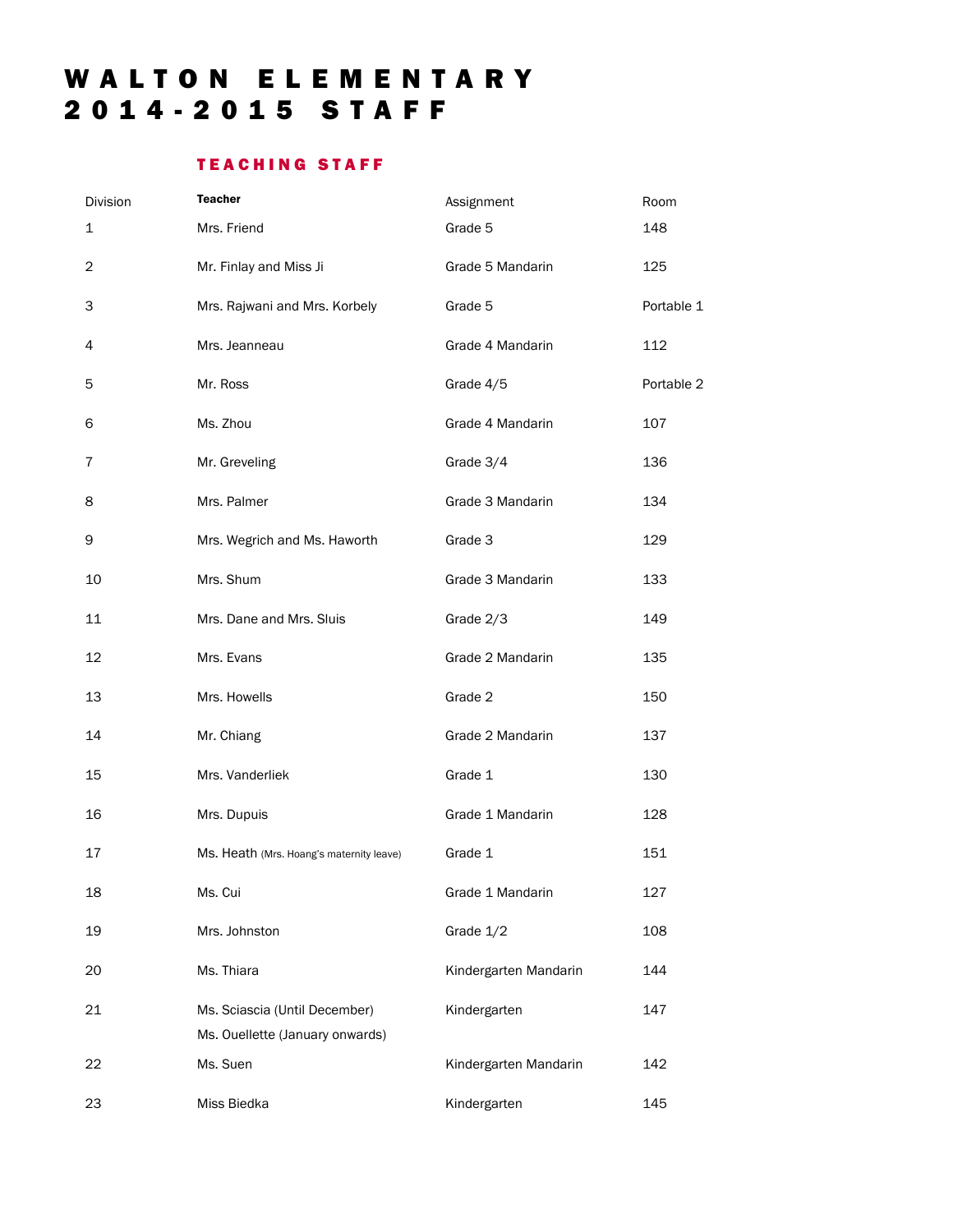## STUDENT SERVICES AND NON-ENROLLING TEACHERS

| Mrs. Sadowski | <b>Student Services</b>         | 143                 |
|---------------|---------------------------------|---------------------|
| Mrs. Rae      | <b>Student Services</b>         | 143                 |
| Mr. Finlay    | <b>Student Services</b>         | 132                 |
| Ms. Ji        | <b>Student Services</b>         | 132                 |
| Mrs. Augustyn | Library and Student Services    | Library             |
| Mrs. Cimaglia | <b>Student Services and Art</b> | 143                 |
| Mrs. Maki     | Counsellor                      | Counsellor's Office |
| Mr. Marsh     | Music                           | Multi-Purpose Room  |
| Mrs. Sluis    | Gifted and Drama                | Multi-Purpose Room  |
| Ms. Gajjar    | Drama, Music and Art            | Multi-Purpose Room  |
| Mrs. Lina     | Speech/Language Pathologist     |                     |

## SUPPORT STAFF

| Mrs. Gradiner                               | Secretary                     |
|---------------------------------------------|-------------------------------|
| Ms. St. Pierre                              | <b>Educational Assistant</b>  |
| Ms. Chen (Mrs. Prochaska's maternity leave) | <b>Educational Assistant</b>  |
| Mrs. Stephenson                             | <b>Educational Assistant</b>  |
| Ms. Giguere                                 | <b>Educational Assistant</b>  |
| Mr. Von Loenen                              | Caretaker (Morning)           |
| Mr. Paquette                                | Caretaker (Afternoon/Evening) |
| Mrs. White                                  | <b>Braillist</b>              |
| Mrs. Hosseinzadeh                           | Noon Hour Supervisor          |
| Mrs. Eslami                                 | Noon Hour Supervisor          |
| Mrs. Parish                                 | Noon Hour Supervisor          |
| Mrs. Ip                                     | Noon Hour Supervisor          |

## ADMINISTRATION

| Mr. Mah     | Principal      |
|-------------|----------------|
| Mrs. Denton | Vice-Principal |